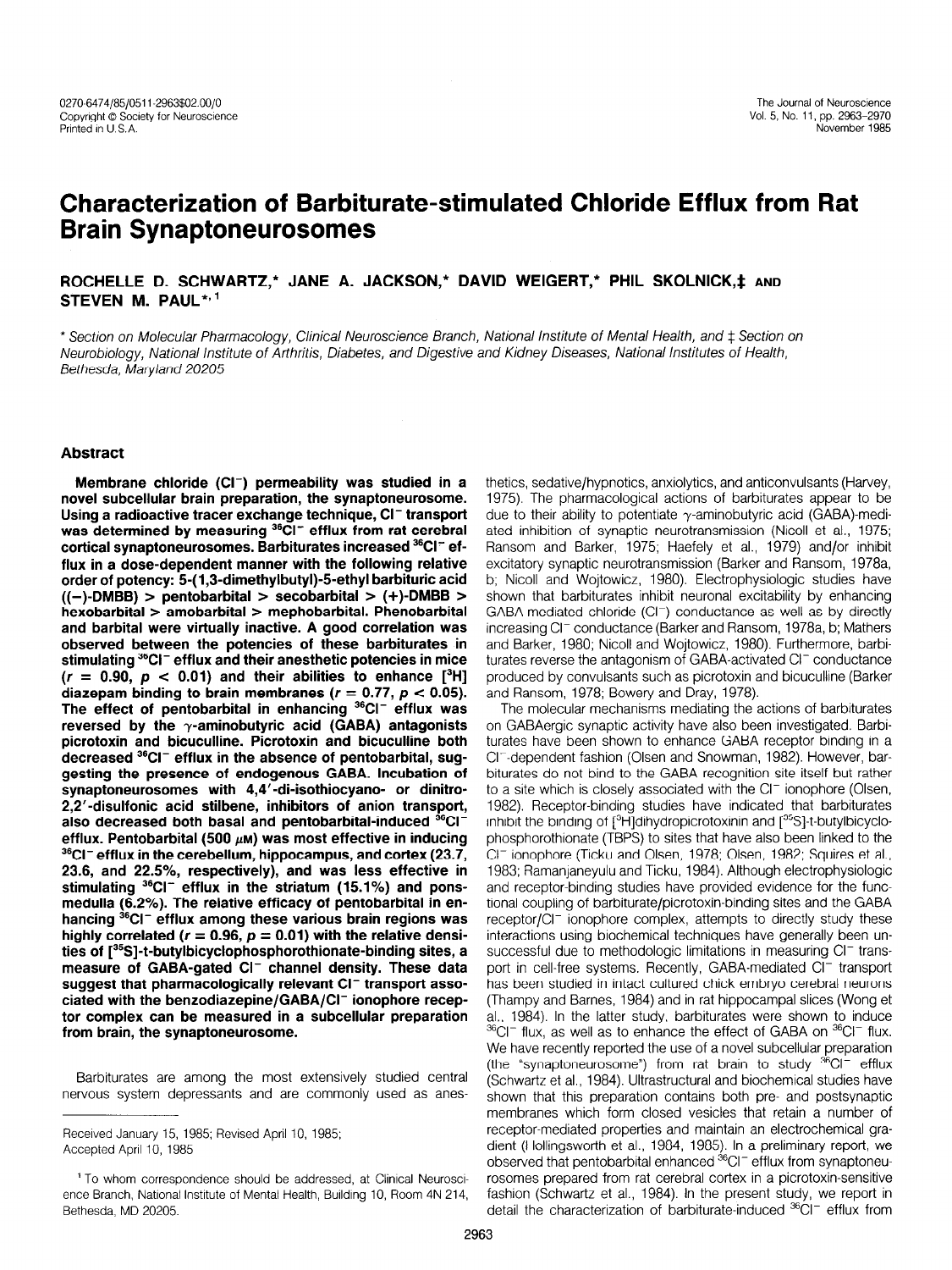rat brain synaptoneurosomes. Our results suggest that the effect of barbiturates in stimulating  ${}^{36}$ CI<sup>-</sup> efflux from synaptoneurosomes is mediated via barbiturate/picrotoxin recognition sites that are coupled to the benzodiazepine/GABA receptor.

## Materials and Methods

Preparation of synaptoneurosomes. Synaptoneurosomes were prepared from cerebral cortices of adult, male Sprague-Dawley rats (200 to 250 gm) as previously described (Hollingsworth et al., 1985). Cerebral cortices were dissected free from white matter, and approximately 1 gm of tissue was homogenized in 7 ml of buffer containing 20 mm HEPES-Tris, 118 mm NaCl, 4.7 mm KCI, 1.18 mm MgSO<sub>4</sub>, and 2.5 mm CaCl<sub>2</sub> (pH 7.4) using a glassglass homogenizer (five strokes). The homogenate was transferred to a 40. ml tube, diluted with 30 ml of ice-cold (0 to 4°C) buffer, and then filtered by gravity through three layers of nylon mesh (160  $\mu$ m, TETKO Inc., Elmsford, NY) placed in a Millipore Swinex filter holder. The filtrate was then gently pushed through a 10- $\mu$ m Millipore filter (LCWP 047) using a 10-ml syringe. Care was taken to prevent the development of hydrostatic pressure in the filter which would result in large shear forces on the tissue. The filtered preparation was centrifuged at 1000  $\times$  g for 15 min. After discarding the supernatant the pellet was gently resuspended in buffer to a final protein concentration of 10 mg/ml unless otherwise specified. Protein was determined by the method of Lowry et al. (1951).

Measurement of chloride-36 efflux.  $^{36}$ CI<sup>-</sup> efflux was studied using a modification of the methods descrrbed by Kasai and Changeux (1971) for measurement of cation flux in Torpedo microsacs and by White and Miller (1981) for measurement of  $^{\text{36}}\text{Cl}^-$  efflux in Torpedo membrane vesicles. Synaptoneurosomes (10 mg of protein/ml) were incubated with  ${}^{36}Cl^-$  (5  $\mu$ Ci/  $m_1$ , specific actrices, 12.5 mCi/gm; New England Nuclear, Boston, MA) for  $\frac{60}{20}$  mm at 0 to 4%. Aliquots of synaptoneurosomes  $\frac{60}{20}$ , it equivalent to 60 min at 0 to 4°C. Aliquots of synaptoneurosomes (60  $\mu$ I) equivalent to approximately 0.6 mg of protein were then diluted 50-fold with buffer of the same composition as described above at 25°C, unless otherwise specified, in the presence or absence of various drugs, After rapid mixing, the diluted suspension was filtered at various time intervals under vacuum through Whatman GF/C filters which were immediately washed with 5 ml of ice-cold buffer. The filters were placed in 7 ml of Ready-Solv (Beckman Instruments, Fullerton, CA) scintillation fluid and counted at an efficiency of  $>75\%$ . The amount of <sup>36</sup>CI<sup>-</sup> retained by the synaptoneurosomes at time zero was obtained by filtering an undiluted aliquot of preincubated synaptoneurosomes followed by washing as described above. The loss or efflux of  ${}^{36}Cl^-$  from the preincubated synaptoneurosomes was determined by measuring the amount of radioactivity retained by the filters. Typically the amount of  $36$ CIretained at time zero represented approximately 3% of the <sup>36</sup>Cl<sup>-</sup> added to the synaptoneurosomes (20,000 cpm). In certain experiments, rubidium-86 ( $^{86}$ Rb<sup>+</sup>) efflux was also measured (3  $\mu$ Ci/ml, specific activity,  $\sim$ 1.9 mCi/mg;  $N_{\rm H}$  in a manner via disc measured to  $\mu$  of  $m_{\rm H}$ , upcome determines in a manner  $\mu$  $\alpha$  synaptos preparation (Albuquerque et al., 1981). ( $\alpha$  individually described using  $t_{\text{c}}$  continuous chemical Co.,  $t_{\text{c}}$  and  $t_{\text{c}}$  and  $t_{\text{c}}$  and  $t_{\text{c}}$  respectively.  $\mu$ lodiately before chemical CO., nockloru, iL) was dissolved in barier immet diately before assay.  $(-)$ - and  $(+)$ -5- $(1,3$ -dimethylbutyl)-5-ethyl barbituric acid, (DMBB) were the gift of Dr. Kenner Rice: 4.4' dinitro-2.2' disulfonic acid stilbene was the generous gift of Dr. laov Cabantchik. All other drugs were obtained from commercial sources.

#### **Results**

The dilution (50.fold) of synaptoneurosomes preincubated with  $36$ Cl<sup>-</sup> resulted in a rapid loss of  $36$ Cl<sup>-</sup> retained in the filtered membranes (Fig. 1). As previously observed (White and Miller, 1981),  $s$  and  $s$  results in an exchange of  $s$  for  $s$  for  $s$  for  $s$  for  $s$  for  $s$  for  $s$  for  $s$  for  $s$  for  $s$  for  $s$  for  $s$  for  $s$  for  $s$  for  $s$  for  $s$  for  $s$  for  $s$  for  $s$  for  $s$  for  $s$  for  $s$  for  $s$  for via a time-dependent diffusion process. The exchange of the exchange of the exchange of  $\alpha$ via a lime-dependent dinusion process. The exchange of 10ss to  $\sim$   $\sigma$   $\sim$  110 m and 8 synaptometrosomes is referred to as  $\sim$   $\sigma$  emitted. As early as 5 sec after dilution, approximately 40%, 66%, and 73% of the <sup>36</sup>Cl<sup>-</sup> initially retained by the synaptoneurosomes was lost when dilution was carried out at  $0^{\circ}$ C,  $25^{\circ}$ C, and  $37^{\circ}$ C, respectively (Fig. 1). The initial rapid phase(s) of  $36^{\circ}$ Cl<sup>-</sup> efflux<sup>2</sup> and the slower phase which followed were both dependent on the temperature of the dilution buffer (Fig. 1). The efflux of  ${}^{36}$ Cl<sup>-</sup> at 25 ${}^{\circ}$ C reached equilibrium by 40 min (see Fig. 3) and, although increasing or decreasing the temperature of the dilution buffer resulted in a corresponding change in the equilibrium time, the amount of  ${}^{36}Cl^-$  retained at equilibrium was the same (data not shown), indicating that equilibrium represents a temperature-dependent rate of exchange of  ${}^{36}$ CI<sup>-</sup>.

In order to determine whether  ${}^{36}$ CI<sup>-</sup> might be nonspecifically sequestered or bound to the vesicular membranes, various conditions that would disrupt the integrity of the formed vesicles were examined. As early as 10 sec after dilution in hypotonic buffer (5 mM Tris, pH 7.4) or in the detergent sodium dodecyl sulfate (SDS, 0.5%) only 35% and 9%, respectively, of the <sup>36</sup>CI<sup>-</sup> was retained compared to synaptoneurosomes diluted in isotonic buffer (Table I), In addition, preincubation of the preloaded synaptoneurosomes at  $60^{\circ}$ C (for 3 min) resulted in an 86% loss of  $^{36}$ CI<sup>-</sup> when measured 10 sec after dilution (Table I).

The amount of  $36$ Cl<sup>-</sup> retained at 2 min after dilution was also dependent on the concentration of protein; a linear relationship between the amount of <sup>36</sup>CI<sup>-</sup> retained and protein concentration (prior to dilution) was observed between 2 and 17 mg of protein/ml



Figure 1. Effect of temperature on the time course of  ${}^{36}$ CI<sup>-</sup> efflux from rat rigule r. Encere remperature on the anno course of Synapton primary from with a concentration of our subsequently distributed with buffer at 0°C 25°C or  $\alpha$  $\frac{3}{2}$  view  $\frac{3}{2}$  at  $\frac{3}{2}$  were subsequently under with burier at  $\frac{3}{2}$  C,  $\frac{3}{2}$  $\sigma$ ,  $\sigma$  and mered at vancus unles as described under in attitudes and members ods." Data are from a single experiment performed in triplicate and are representative of three experiments.

#### TABLE I

## Effects of various conditions on  ${}^{36}$ CI<sup>-</sup> efflux from cerebral cortical synaptoneurosomes

Synaptoneurosomes preincubated with <sup>36</sup>CI<sup>-</sup> were diluted in either buffer, 5 synaptometrosomies premotibated with  $\sim$  word dilution cities banon  $\alpha$ described under and Methods.  $\beta$  and methods. To does and another and  $\alpha$ described under "Materials and Methods." Prior to dilution an aliquot of preloaded <sup>36</sup>Cl<sup>-</sup> synaptosomes was heated as indicated and placed back on ice. Dilution and filtration were carried out as described under "Materials and Methods." Data are the means  $\pm$  SEM from three experiments performed in quadruplicate.

| Condition                                         | <sup>36</sup> CI <sup>-</sup> Efflux at<br>10 <sub>sec</sub><br>(% decrease from basal) |  |  |
|---------------------------------------------------|-----------------------------------------------------------------------------------------|--|--|
| Hypotonic lysis (5 mm Tris-<br>HCI)               | $64.4 \pm 10.9$                                                                         |  |  |
| <b>SDS</b>                                        | $90.3 \pm 0.7$                                                                          |  |  |
| Tissue heated at 65 $\degree$ C $\times$ 3<br>min | $86.4 \pm 3.8$                                                                          |  |  |

 $\frac{1}{N}$  is possible that the finital rapid toss of  $\sim$  (within 3 sec) consists of multiple phases, In fact, in similar experiments where <sup>22</sup>Na<sup>+</sup> efflux was measured in Torpedo microsacs, the dilution-induced loss of  $2^2$ Na<sup>+</sup> was characterized by a complex decay curve consisting of several exponentials (Kasai and Changeux, 1971). In the present study the efflux of  ${}^{36}$ Cl<sup>-</sup> measured between 5 and 300 sec can be best fit to a single exponential decay curve, using the equation:  $f(t) = \Delta y$  ( $-kt$ ) +  $y_e$  (adapted from Grover, 1984) where  $t =$  time,  $\Delta y =$  cpm at 5 sec minus cpm at equilibrium time, and  $y_e =$  cpm at equilibrium time, and using a nonlinear curve fitting program (Knott, 1979).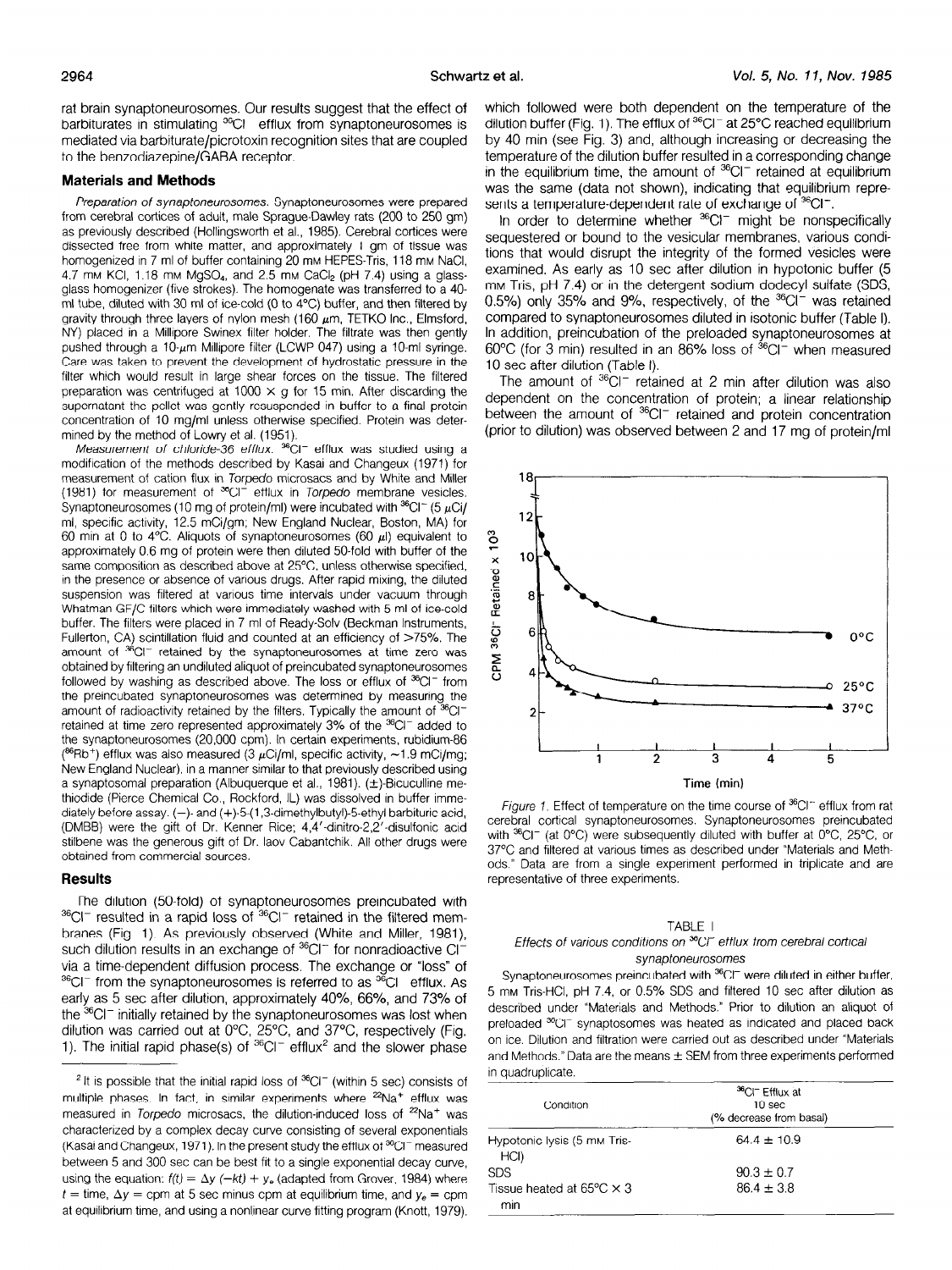(data not shown). A concentration of 10 mg of protein/ml was routinely used in subsequent experiments.

In a previous report we observed that dilution of cerebral cortical synaptoneurosomes in buffer containing pentobarbital results in an enhancement of  ${}^{36}Cl^-$  efflux with an  $EC_{50}$  value of approximately 200  $\mu$ m (Schwartz et al., 1984). The effect of pentobarbital (500  $\mu$ m on the time course of 36CI- efflux is shown in Figure 2. Within the first 5 sec, pentobarbital stimulated  ${}^{36}Cl^-$  efflux by approximately 22% compared to synaptoneurosomes diluted in the absence of drug (basal efflux). As equilibrium was approached, the amount of <sup>36</sup>CI<sup>-</sup> retained in the presence or absence of pentobarbital approached the same value (Fig. 2). In separate experiments in which the synaptoneurosomes were hypotonically lysed either during preincubation with <sup>36</sup>CI<sup>-</sup> or during dilution, pentobarbital had no effect on <sup>36</sup>CI<sup>-</sup> efflux (data not shown). In order to determine whether the pentobarbital-enhanced <sup>36</sup>CI<sup>-</sup> efflux occurred via a nonspecific perturbation of the membrane, the effects of pentobarbital on <sup>86</sup>Rb<sup>+</sup> efflux were also measured. Pentobarbital (0.3 to 3 mM) had no significant effect on <sup>86</sup>Rb<sup>+</sup> efflux from nondepolarized synaptoneurosomes (Table II). However, in veratrine-depolarized synaptoneurosomes, pentobarbital, at concentrations greater than 300  $\mu$ M, decreased  $^{86}$ Rb<sup>+</sup> efflux in a dose-dependent manner (Table II). Phencyclidine (100  $\mu$ M) also decreased veratrine-stimulated  $^{86}$ Rb<sup>+</sup> efflux (not shown) in a manner similar to that reported by Albuquerque et al. (1981) using synaptosomes.

Pentobarbital-enhanced membrane permeability to chloride could also be studied by measuring <sup>36</sup>CI<sup>-</sup> uptake in synaptoneurosomes (Schwartz et al., 1985b). In these experiments larger signals were obtained with similar doses of pentobarbital; however 3 to 5 times the amount of <sup>36</sup>CI<sup>-</sup> was needed to perform these assays, making them expensive.

The effects of a series of anesthetic and/or sedative barbiturates in altering  ${}^{36}$ CI<sup>-</sup> efflux were also examined. In each case the pharmacologically active anesthetic/sedative barbiturates produced a



 $\eta$ gae z. Enect of pentoparpital on  $\theta$  eniux from cerebral control synaptoneurosomes. Synaptoneurosomes were preincubated with <sup>36</sup>Cl<sup>-</sup>, diluted in the presence or absence of pentobarbital (500  $\mu$ M), and filtered at various times after dilution as described under "Materials and Methods." Data are from a single experiment performed in triplicate and are representative of four to seven experiments.

#### TABLE II

## The effects of pentobarbital on  $^{86}$ Rb<sup>+</sup> efflux from cerebral cortical synaptoneurosomes

Synaptoneurosomes were incubated with  $^{86}$ Rb<sup>+</sup> (3  $\mu$ Ci/ml) for 1 hr at 0°C. Aliquots (0.3 mg of protein) were diluted in buffer (50-fold) containing pentobarbital in the absence or presence of veratrine (50  $\mu$ M). The suspensions were filtered 2 min after dilution as described under "Materials and Methods." Data are the means  $\pm$  SEM for a single experiment performed in quadruplicate and are representative of two to four experiments. The cpm <sup>86</sup>Rb<sup>+</sup> retained during the basal and veratrine-depolarized conditions were 13,819  $\pm$  421 and 7,358  $\pm$  121, respectively.

| Pentobarbital<br>(mM) | <sup>86</sup> Rb <sup>+</sup> Retained<br>(% of basal) | <sup>86</sup> Rb <sup>+</sup> Retained<br>(% of veratrine-depolarized) |
|-----------------------|--------------------------------------------------------|------------------------------------------------------------------------|
| 0                     | $100.0 \pm 3.0$                                        | $100.0 \pm 1.6$                                                        |
| 0.3                   | $91.8 \pm 3.7$                                         | $98.3 \pm 0.9$                                                         |
| 0.5                   | $99.0 \pm 0.7$                                         | $110.1 + 1.7a$                                                         |
| 1.0                   | $90.9 \pm 2.8$                                         | $113.2 \pm 1.8^{\circ}$                                                |
| 30                    | $89.0 \pm 3.4$                                         | $150.6 \pm 4.5^{\circ}$                                                |

 $a^2$  p < 0.01 compared to the veratrine control group (Student's t test).

dose-dependent enhancement of  ${}^{36}Cl^-$  efflux (Fig. 3). (-)-DMBB, pentobarbital, secobarbital, and (+)-DMBB were among the most potent barbiturates studied, whereas phenobarbital and barbital were virtually inactive. The effect of the barbiturates in enhancing <sup>36</sup>CI<sup>-</sup> efflux is stereospecific since  $(-)$ -DMBB was more potent than  $(+)$ -DMBB (Fig. 3) (at 300  $\mu$ m,  $p < 0.05$ ). Significantly, previous studies have shown that barbiturates enhance the binding of benzodiazepine receptor agonists to the benzodiazepine receptor in proportion to their anesthetic potencies (Skolnick et al., 1981, 1982; Leeb-Lundberg and Olsen, 1982). The potencies of the various barbiturates tested in enhancing <sup>36</sup>Cl<sup>-</sup> efflux were correlated with their anesthetic potencies in mice (Butler, 1942) ( $r = 0.90$ ,  $\rho < 0.01$ , Fig. 4A) and with their abilities in enhancing  $[{}^{3}H]$ diazepam binding to benzodiazepine receptors in rat cerebral cortical membranes (Leeb-Lundberg and Olsen, 1982) ( $r = 0.77$ ,  $p < 0.05$ , Fig. 4B).

Studies with the GABA receptor/Cl<sup>-</sup> ionophore antagonists picrotoxin and bicuculline demonstrated that the pentobarbital-sensitive  $36$ CI<sup>-</sup> efflux was reversed by both picrotoxin and bicuculline (Fig. 5, A and 8). In addition, both picrotoxin and bicuculline decreased basal  ${}^{36}$ CI<sup>-</sup> efflux in the absence of pentobarbital (Fig. 5, A and B). The  $EC_{50}$  values for picrotoxin and bicuculline in inhibiting basal  $36$ CI<sup>-</sup> efflux were approximately 70  $\mu$ M and 150  $\mu$ M, respectively (data not shown). Occasionally, the antagonists had no effect on basal <sup>36</sup>CI<sup>-</sup> efflux, yet they still decreased the pentobarbital-induced 36CI<sup>-</sup> efflux (data not shown). In related experiments, the glycine antagonist strychning structure or effect on either based pentopentor superintro (in may had no check on

The ability of pentobarbital to enhance  ${}^{36}$ CI<sup>-</sup> efflux from synaptoneurosomes prepared from various brain regions was also examined. Stimulation of  ${}^{36}$ CI<sup>-</sup> efflux by pentobarbital (500  $\mu$ M) was greatest in the cerebellum, hippocampus, and cortex, moderate in the striatum, and least in the pons-medulla (Table Ill). The effects of pentobarbital in stimulating  ${}^{36}$ CI<sup>-</sup> efflux in these brain regions is highly correlated with the regional distribution of  $^{35}$ S3TBPS-biodic sites as reported.  $\frac{1}{2}$  or  $\frac{1}{2}$  or  $\frac{1}{2}$  or  $\frac{1}{2}$  or  $\frac{1}{2}$  or  $\frac{1}{2}$  or  $\frac{1}{2}$ .  $T_{\text{t}}$  of  $\alpha$  (1500)  $\mu$  - 0.50,  $\mu$  - 0.01, 11g. 0).

 $(CD)$ , which chiefs to irreversible has been reported to infinite anion transported to its infinite anion transported to its infinite and  $(CD)$ in red blood cells (Cabantell et al., 1978) was also examined to the contract examined to the contract spot in red blood cells (Cabantchik et al., 1978), was also examined.<br>DIDS (200  $\mu$ M) completely prevented the pentobarbital-induced efflux  $\sim$  36Cl- and  $\sim$  36Cl- and  $\sim$  36Cl- and  $\sim$  36Cl- and 36Cl-  $\sim$  36Cl-  $\sim$  36Cl-  $\sim$  36Cl-  $\sim$  36Cl-  $\sim$  36Cl-  $\sim$  36Cl-  $\sim$  36Cl-  $\sim$  36Cl-  $\sim$  36Cl-  $\sim$  36Cl-  $\sim$  36Cl-  $\sim$  36Cl-  $\sim$  36Cl-  $\sim$  36Cl-  $\sigma$  of any mentoped analytics, biby decided to Entra in the absence of pentobarbital (Fig. 7). The  $EC_{50}$  value for DIDS in in hibiting basal  ${}^{36}Cl^-$  efflux was approximately 75  $\mu$ M (not shown). However, in some experiments in which the disulfonyl stilbene had no effect on basal <sup>36</sup>CI<sup>-</sup> efflux, an inhibition of pentobarbital-induced  $^{36}$ Cl $^-$  efflux was still observed (Table IV). Similar results were obtained with a more specific and reversible anion transport inhibitor, 4,4'dinitro- 2,2'-disulfonic acid stilbene (DNDS) (30  $\mu$ M to 1 mM) (Barzilay and Cabantchik, 1979) (Table IV).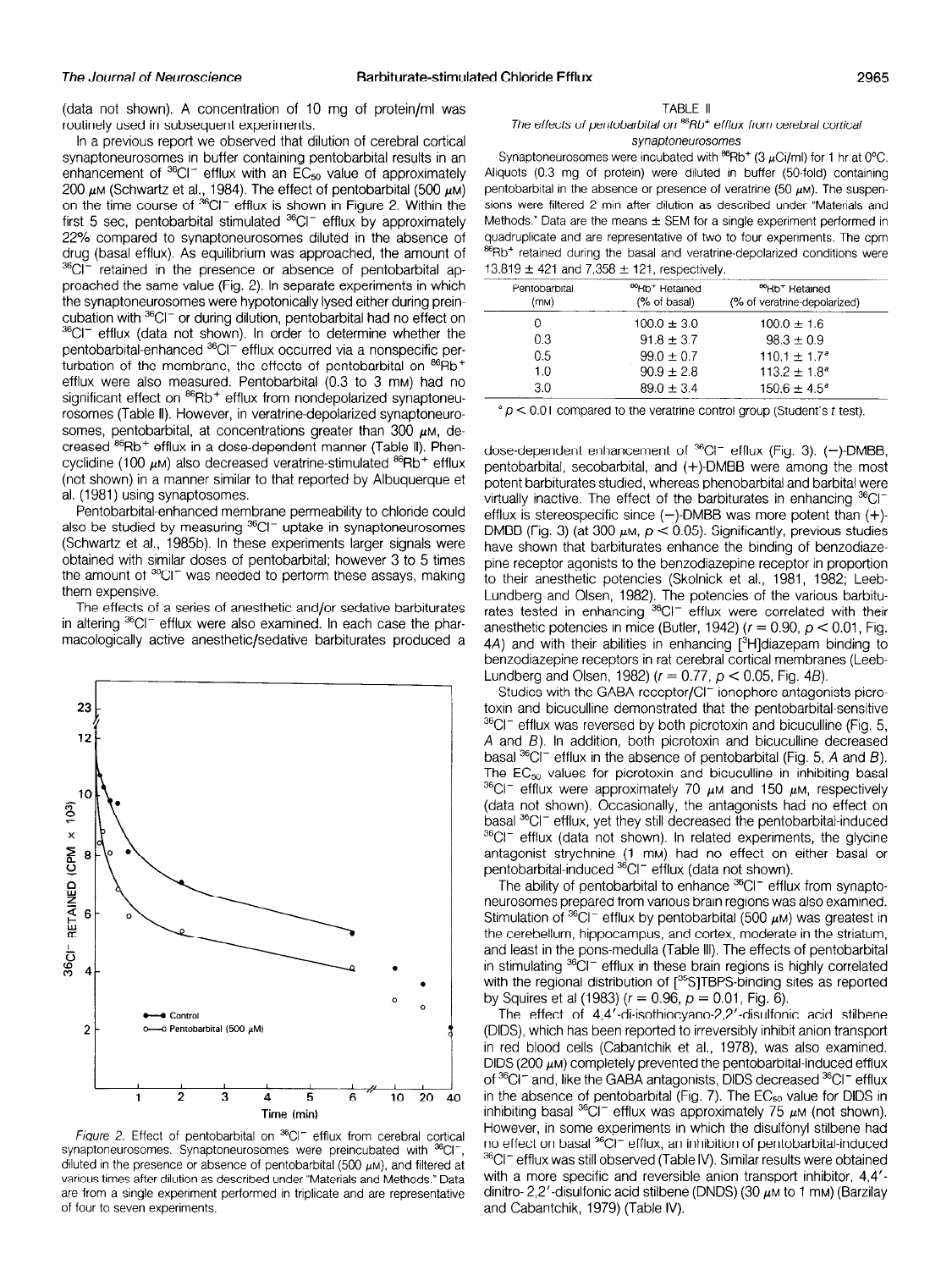

Figure 3. Effect of various barbiturates on <sup>36</sup>CI<sup>-</sup> efflux from rat cerebral cortical synaptoneurosomes. Synaptoneurosomes were preincubated with <sup>36</sup>CI<sup>-</sup>, diluted in the presence or absence of various barbiturates, and filtered 2 min later as described under "Materials and Methods." Data are the means  $\pm$  SEM for three to nine experiments performed in quadruplicate.  $\star$ ,  $p < 0.01$  compared to basal  $^{36}$ CI<sup>-</sup> efflux for each experiment (Student's t test).



The percentage of substances of stimulation of stimulation cerebral cortical synaptomes and parpheneurosomethical production of pentobarbital production of pentobarbital was a series of pentobarbital was a series of pentob The percentage of stimulation of  ${}^{36}$ Cl<sup>-</sup> efflux from cerebral cortical synaptoneurosomes by various barbiturates (300  $\mu$ M) relative to pentobarbital was correlated in A with the anesthetic dose (AD<sub>50</sub>) in mice relative to pentobarbital (Butler, 1942) ( $r = 0.90$ ,  $p < 0.01$ ) and in B with the percentage of enhancement of [<sup>3</sup>H]diazepam binding in cerebral cortical membranes by barbiturates (200  $\mu$ M) relative to pentobarbital (Leeb-Lundberg and Olsen, 1982)<br>(p < 0.077, p < 0.05). Significance was determined using Pearson's

## **Discussion**

To date, there have been few biochemical studies of neurotrans- $\frac{1}{2}$  value, there have been lew blocheringal studies of heurotransmitter-gated CI<sup>-</sup> transport in brain. Although <sup>36</sup>CI<sup>-</sup> uptake and efflux have recently been reported in cultured chick embryonic cerebral neurons (Thampy and Barnes, 1984) and rat hippocampal slices (Wong et al., 1984), respectively, the development of a suitable technique for studying CI<sup>-</sup> transport in a subcellular brain preparation has been more difficult. Methodologic limitations associated with these studies include highly permeable or "leaky" membrane preparations as well as a lack of intact postsynaptic vesicular structures.

Recently, we reported the successful use of a synaptoneurosomal precently, we reported the succession use of a synaptometric solitation preparation from cerebral cortex to study pentobarbital-induced <sup>36</sup>Cl<sup>-</sup> efflux (Schwartz et al., 1984). This preparation, which has been defined and characterized using morphologic and biochemical techniques (Hollingsworth et al., 1984, 1985), is a modification of the vesicular preparation originally described by Chasin et al. (1974) to study adenylate cyclase activity, cyclic AMP accumulation (Daly et al., 1980), and the effects of depolarizing agents on membrane potential (Creveling et al., 1980). Synaptoneurosomes represent resealed membrane fragments and, on the basis of ultrastructural analysis, consist of synaptosomes and synaptosomes attached to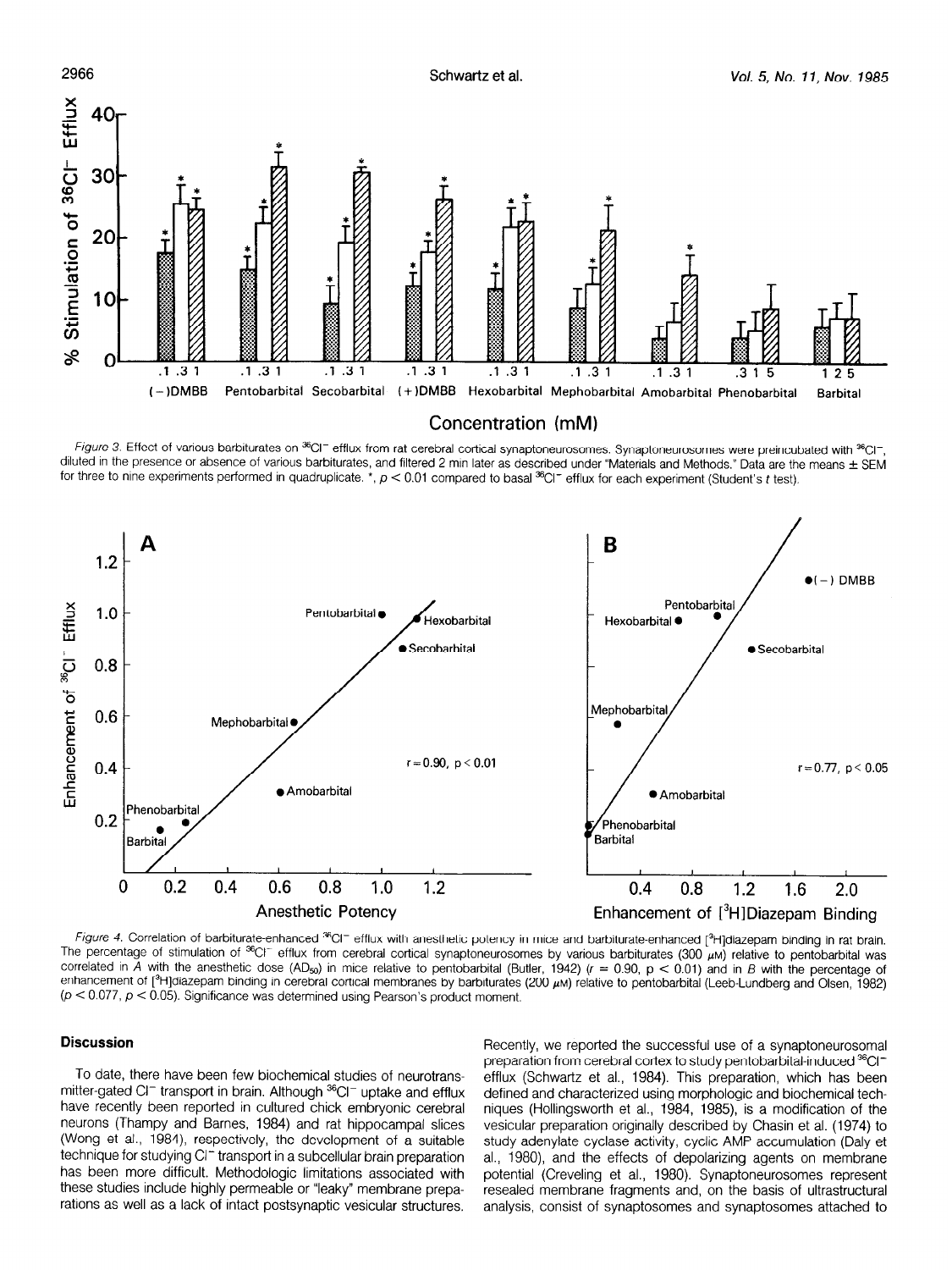

Figure 5. Effect of pentobarbital and picrotoxin (A) and bicuculline (B) on  ${}^{36}C$  = efflux from cerebral cortical synaptoneurosomes. Synaptoneurosomes preincubated with  $^{36}$ CI<sup>-</sup> were diluted with the drugs indicated. The suspensions were filtered at various times after dilution (A) or at 2 min after dilution (B). Data in A are the means of five to eight replications from a single experiment and are representative of three experiments. Data in B are the means  $\pm$  SEM of three to five experiments performed in quadruplicate. \*,  $p < 0.02$ ; \*\*,  $p < 0.001$  compared to basal (Student's t test).

#### TABLE Ill

#### Pentobarbital-enhanced <sup>36</sup>C/<sup>-</sup> efflux in various brain regions

Synaptoneurosomes from different brain areas preincubated with <sup>36</sup>Cl<sup>-</sup> were diluted in the absence or presence of pentobarbital (500  $\mu$ M). Two minutes later the suspensions were filtered as described under "Materials and Methods." Data are the means  $\pm$  SEM for a single experiment performed in quadruplicate, and are representative of three experiments.

| <b>Brain Region</b> | Pentobarbital-enhanced <sup>36</sup> CI <sup>-</sup> Efflux<br>(% stimulation at 2 min) |
|---------------------|-----------------------------------------------------------------------------------------|
| Cerebellum          | $23.7 \pm 0.7^{\circ}$                                                                  |
| Hippocampus         | $23.6 \pm 0.9^{\circ}$                                                                  |
| Cortex              | $22.5 \pm 0.1^a$                                                                        |
| Striatum            | $15.1 \pm 0.5^{\circ}$                                                                  |
| Pons-medulla        | $6.2 \pm 0.9^{b}$                                                                       |

 ${}^{a}P$  < 0.005 (Student's t test) compared to basal  ${}^{36}C$ I<sup>-</sup> efflux from each brain region.

 $b$   $p$  < 0.05 (Student's t test) compared to basal  ${}^{36}$ Cl<sup>-</sup> efflux from each brain region.

postsynaptic membrane fragments which have resealed in a vesicular fashion ("neurosome," Hollingsworth et al., 1984). In these preparations two distinct populations of vesicles are observed by electron microscopy, one with a fairly uniform diameter of approximately 0.6  $\mu$ m (synaptosome) and a larger vesicle with a diameter of 1.0  $\mu$ m (neurosome) (Hollingsworth et al., 1985). It is possible that the mild homogenization conditions used in preparing synaptoneurosomes and/or the presence of intact postsynaptic vesicular structhe control are two factors of make posts make venicial one reference and the receptor transport.

receptor-mediated Cl<sup>-</sup> transport.<br>Membrane permeability to ions such as Na<sup>+</sup>, Cl<sup>-</sup>, and Rb<sup>+</sup> has been studied in a variety of vesicular preparations using the dilution method described here (Kasai and Changeux, 1971; Albuquerque et al., 1981; White and Miller, 1981). The dilution initiates the

exchange of radioactive ion with nonradioactive ion and, thus, reflects the membrane permeability to the ion in question. The effects of drugs and neurotransmitters on the membrane permeability of ions is superimposed on the dilution-induced efflux. Using this technique, White and Miller (1981) have studied Cl<sup>-</sup> permeability of membrane vesicles prepared from the electric organ of Torpedo californica. The time course for  ${}^{36}$ CI<sup>-</sup> exchange in their study is similar to the time course of  ${}^{36}$ CI<sup>-</sup> efflux observed in the present study using synaptoneurosomes. In our experiments, the earliest time point at which <sup>36</sup>CI<sup>-</sup> efflux could be reliably measured was 5 sec, and it is apparent from Figure 2 that pentobarbital has already increased the rate of  ${}^{36}$ CI<sup>-</sup> efflux by the earliest time point. In fact, the parallel nature of the efflux curves (cf. Fig. 2) suggests that the major portion of the  ${}^{36}$ CI<sup>-</sup> efflux induced by pentobarbital occurs within 5 sec. These data are consistent with the rapid increase in membrane CI<sup>-</sup> conductance induced by barbiturates observed electrophysiologically (Barker and Ransom, 1978b). It is unlikely that pentobarbital is acting by displacing <sup>36</sup>CI<sup>-</sup> from membrane-bound anion-binding sites since pentobarbital had no effect in lysed synaptoneurosomes. The effect of pentobarbital appears to be relatively selective for CI<sup>-</sup> transport as evidenced by the lack of effect on <sup>86</sup>Rb<sup>+</sup> efflux under resting conditions. These data, coupled with data that pentobarbital enhances <sup>36</sup>CI<sup>-</sup> efflux with varying efficacy in war pentobarbital-effluxioed en erlian-with varying emettey vanced brain regions and data that the peritopanoital induced email perchanged by pionetoxing and prodoumno food below), adggeent permeability for more cademig a mortepedine membrane permitia which would result in an increase in membrane  $\cup_{\infty}$  permeability.  $\overline{\phantom{a}}$  depositive synaptoneurosomes suggests that  $\overline{\phantom{a}}$  is the barbiturates may be respected to  $\overline{\phantom{a}}$ depolarized synaptoneurosomes suggests that barbiturates may also act at  $K^+$  channels to decrease  $K^+$  conductance. It should be pointed out that phencyclidine (PCP), which also has anesthetic properties, decresed <sup>86</sup>Rb<sup>+</sup> efflux from depolarized synaptoneurosomes in a manner similar to that observed in synaptosomes (Albuquerque et al., 1981). It has been suggested that PCP may act at  $K^+$  channels in brain (Albuquerque et al., 1981).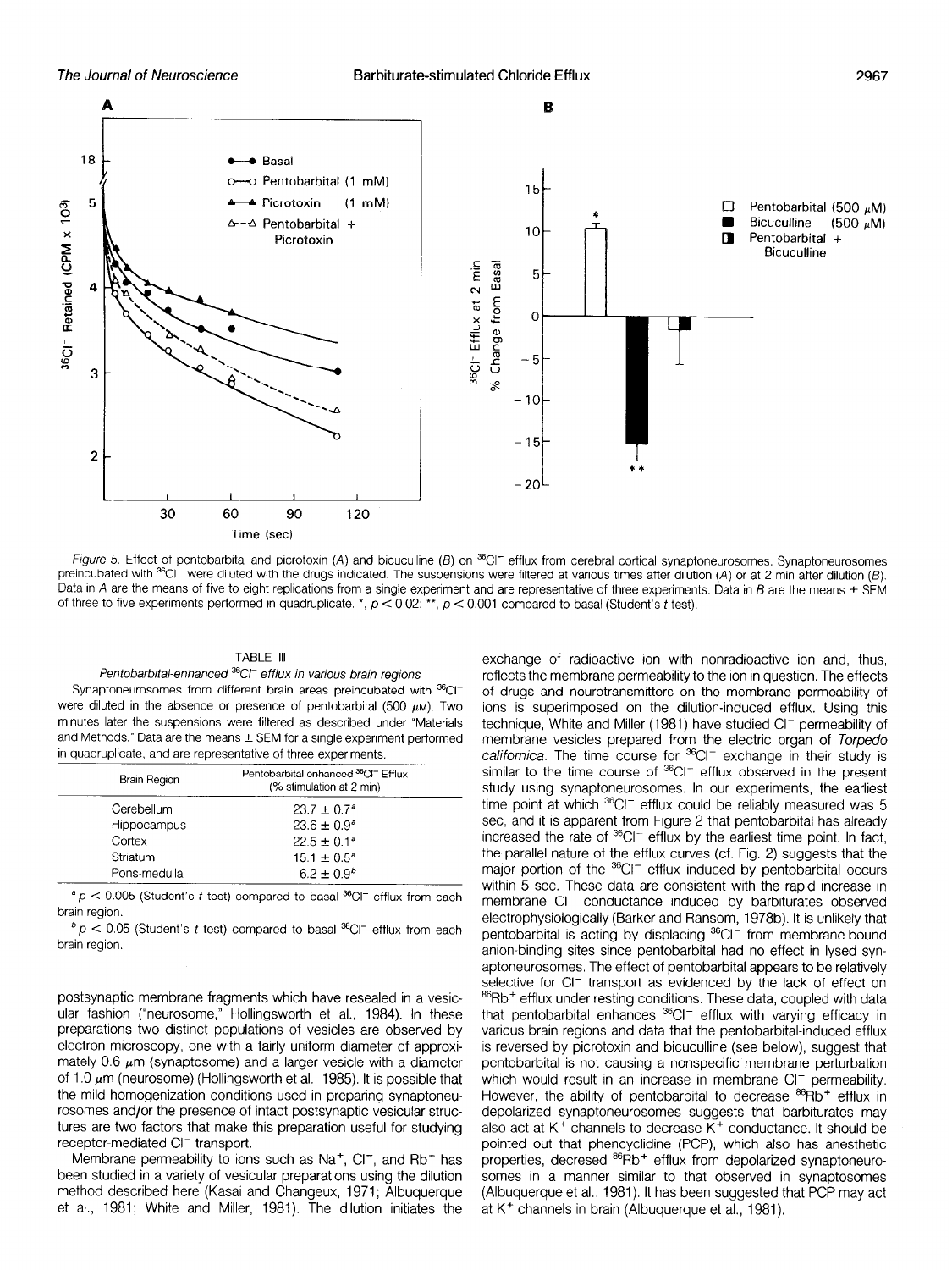2968



% ENHANCEMENT OF <sup>36</sup>CI<sup>-</sup> EFFLUX BY PENTOBARBITAL (500  $\mu$ M)

Figure 6. Correlation of pentobarbital-enhanced  ${}^{36}$ CI<sup>-</sup> with maximal  $[{}^{35}S]$ TBPS binding (Squires et al., 1983) in various brain regions. <sup>36</sup>CI<sup>-</sup> efflux data are the mean of three experiments performed in quadruplicate ( $r = 0.96$ , p = 0.01, Pearson's product moment). cer, cerebellum; ctx, cortex; hip, hippocampus; pons-med, pons-medulla, str, striatum.



*Figure 1.* Effect of pentobarbital and DIDS on "CI efflux from cereb cortical synaptoneurosomes. Synaptoneurosomes preincubated with <sup>36</sup>Cl<sup>-</sup> were diluted in buffer containing pentobarbital (500  $\mu$ M), DIDS (200  $\mu$ M), or both and filtered at various times after dilution as described under "Materials and Methods." Data are from a single experiment performed in quadruplicate and are representative of four experiments.

TABLE IV

Effect of disulfonyl stilbenes on pentobarbital-enhanced <sup>36</sup>Cl<sup>-</sup> efflux Synaptoneurosomes preincubated with  $^{36}$ Cl<sup>-</sup> were diluted with the drugs indicated and filtered 2 min later as described under "Materials and Methods." Data are from two separate experiments performed in quadruplicate.

| Drua                        | Stimulation of <sup>36</sup> CI <sup>-</sup> Efflux (%) |  |
|-----------------------------|---------------------------------------------------------|--|
| Pentobarbital (500 $\mu$ M) | $16.5 \pm 2.5$                                          |  |
| DIDS (200 $\mu$ M)          | $2.5 \pm 4.8$                                           |  |
| $DIDS + pentobarbital$      | $5.2 \pm 2.7^a$                                         |  |
| Pentobarbital (500 $\mu$ M) | $26.4 \pm 1.3$                                          |  |
| DNDS (100 $\mu$ M)          | $2.3 \pm 2.8$                                           |  |
| $DNDS + pentobarbital$      | $19.5 \pm 3.1^{\circ}$                                  |  |

 $a<sub>p</sub> < 0.05$  compared to pentobarbital (Student's t test).

The effects of pentobarbital to increase  $36$ Cl<sup>-</sup> efflux especially at concentrations  $>$  500  $\mu$ m could also be due to a leakage of GABA from the synaptosomal vesicles. However, this is unlikely, since most evidence suggests that barbiturates in high concentrations decrease the release of GABA (for review, see Richter and Holtman, 1982).

Several other barbiturates were also shown to enhance <sup>36</sup>Cl<sup>-</sup> efflux, and these effects were correlated with their potencies as anesthetics (see Fig. 4A) (Butler, 1942). In addition, these barbiturates stimulate  ${}^{36}$ CI<sup>-</sup> efflux with a relative potency that is similar to their abilities to enhance GABA-mediated inhibition of hippocampal neuronal activity (Dunwiddie and Worth, 1984; Olsen et al., 1985) and GABA and benzodiazepine receptor binding in brain membranes (see Fig. 4B) (Leeb-Lundberg and Olsen, 1982; Olsen and Snowman, 1982; Skolnick et al., 1982). These correlations further support the concept of a functional coupling between benzodiazepine/GABA receptors and the barbiturate recognition sites associated with the  $Cl^-$  ionophore in the regulation of membrane  $Cl^$ permeability (Paul et al., 1981; Olsen, 1982; Skolnick and Paul, 1982).

[<sup>35</sup>S]TBPS, a GABA antagonist cage convulsant, has been reported to label a site on the  $Cl^-$  ionophore (Squires et al., 1983), and the labeling of this site by [<sup>35</sup>S]TBPS is allosterically modulated by barbiturates, benzodiazepines, and GABA (Supavilai and Karobath, 1984; Ramanjaneyulu and Ticku, 1984). The good correlation observed between the magnitude of the pentobarbital-enhanced %CI- efflux and the density of [35S]TBPS-binding sites (Squires et alle and the density of political containing sites (equites of al., 1983) in various brain regions  $(r = 0.96,$  Fig. 7) supports the notion that the barbiturate-induced efflux of  $^{36}$ Cl<sup>-</sup> is due to activation of the GABA-associated Cl<sup>-</sup> channel. The regional distribution of the pentobarbital-induced <sup>36</sup>CI<sup>-</sup> efflux is also similar to the regional brain peritoparplitan iduced of binding also situation the regional pian distribution of britaing sites for benzoulazepines, GADA, and toxinin in brain (Mohler and Okada, 1978; Ticku et al., 1978).<br>Wong et al. (1984) have suggested that in hippocampal slices

wong et al. (1504) have suggested that in hippocampal slice  $s$  may also activate a chapa-litseristive of fluid prior exceeding that  $s$  $\frac{1}{2}$  induced by GABA. Since the concentration of barbiturates were discussed and barbiturates were  $\frac{1}{2}$  and  $\frac{1}{2}$  and  $\frac{1}{2}$  and  $\frac{1}{2}$  and  $\frac{1}{2}$  and  $\frac{1}{2}$  and  $\frac{1}{2}$  and  $\frac{1}{2}$  and  $\frac{1$  $n$ used, by GADA. Since high concentrations or barbiturates were used, it is also possible that a direct effect of barbiturates on CI<sup>-</sup> permeability was measured. We have observed a similar phenomenon with pentobarbital versus muscimol or GABA-induced <sup>36</sup>CI<sup>-</sup> efflux using the synaptoneurosome preparation (Schwartz et al., 1985b). SIN).<br>Since basal 36Ci- effects is inhibited by bicucular inhibited by bicucular and piccolar and piccolar and picco

Since pasar for entrux is immoned by pictualmer and pictorioxi it is likely that endogenous GABA is present in sufficient concentration to contribute to basal  ${}^{36}$ CI<sup>-</sup> efflux. The concentrations of picrotoxin and bicuculline (10 to 1000  $\mu$ M) that decrease basal  ${}^{36}Cl^$ efflux in synaptoneurosomes are similar to those that directly increase the excitability of cultured mouse spinal neurons (Barker et al., 1984; Barker and Ransom, 1978b). The convulsants picrotoxin and bicuculline also decrease the pentobarbital induced inhibition of cultured spinal neurons (Barker and Ransom, 1978b; Bowery and Dray, 1978). Similarly, both of these drugs antagonize the pentobar-<br>bital-induced <sup>36</sup>CI<sup>-</sup> efflux in synaptoneurosomes.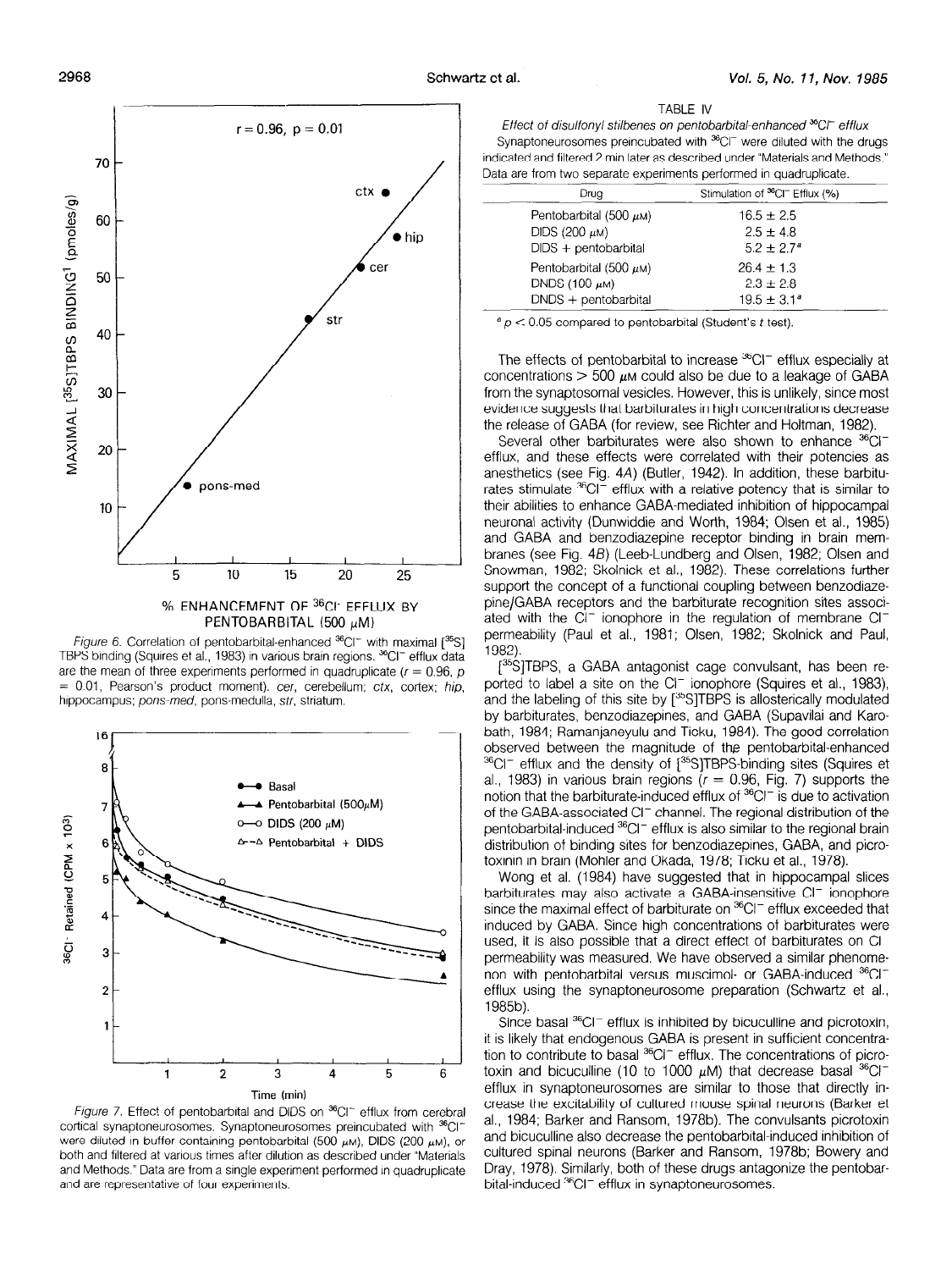The presence of endogenous GABA in the vesicular preparation may be a limitation to this technique, as it has been in many studies relating to the GABA/chloride ionophore. The variation in the amount of endogenous GABA between experiments could account for the variation in the ability of the antagonists to decrease basal  ${}^{36}Cl^$ efflux. Efforts to remove endogenous GABA, either enzymatically or by repeated washing of the synaptoneurosomes, have met with limited success (unpublished observations). Another limitation of this flux assay is the relatively small absolute signal produced by the drugs. Thus, near-maximal concentrations of drugs such as pentobarbital, bicuculline, and picrotoxin are often necessary to attain statistically significant changes in efflux. Evidence from our laboratory indicates that better signals may be obtained using a  ${}^{36}Cl^$ uptake assay (Schwartz et al., 1985b) although the latter is considerably more expensive due to higher concentrations of <sup>36</sup>CI<sup>-</sup> employed. Nevertheless, the use of the synaptoneurosome preparation to study receptor-mediated chloride transport appears to be promising. For example we have recent evidence to show that picrotoxin inhibition of pentobarbital-induced  ${}^{36}Cl^-$  efflux differs in two strains of mice (Schwartz et al., 1985a, b) that have different seizure sensitivity to picrotoxinin (Seale et al., 1985).

The increase in Cl<sup>-</sup> permeability induced by pentobarbital was also shown to be sensitive to the disulfonyl stilbenes, DIDS and DNDS, which are both inhibitors of the anion transport protein in red blood cells (Cabantchik et al., 1978; Barzilay and Cabantchik, 1979). There is some evidence that the disulfonyl stilbenes might also act on the CI<sup>-</sup> ionophore associated with the benzodiazepine/GABA receptor complex. Costa et al. (1981) have reported that aniondependent [3H]diazepam binding in rat brain membranes is inhibited by DIDS. Although these findings do not prove that the effect of disulfonyl stilbenes is acting directly on the GABA-associated Clionophore, the evidence presented here suggests that a DIDSsensitive ion transporter may be associated with the GABA/CIionophore. However, in our experiments, DIDS decreased CIpermeability in the absence of pentobarbital, and, thus, we may simply be observing a phrmacological antagonism of the pentobarbital-induced  ${}^{36}$ Cl<sup>-</sup> efflux by DIDS rather than a true biochemical interaction. Nevertheless, in several experiments, DIDS and DNDS, in concentrations which had no effect on basal <sup>36</sup>CI<sup>-</sup> efflux, reversed the pentobarbital-induced  ${}^{36}$ CI<sup>-</sup> efflux. It should be noted that another disulfonyl stilbene, 4-acetamido-4'.isothiocyano-2,2'-disulfonic acid stilbene (SITS), has been shown to decrease <sup>36</sup>CI<sup>-</sup> uptake in cultured chick cerebral neurons, without effecting GABA-induced <sup>36</sup>CI<sup>-</sup> uptake (Thampy and Barnes, 1984). The reasons for the discrepancy in these results is unclear but could be related to differences in the tissue preparations used. Since the disulfonyl stilbenes have become used to proper anonic documents and and anomicity remportance individuals doctor tools for stadying annot transport in a vancty of system and Miller, 1981), our data indicate that these compounds might and which, tool), our data indicate that these compounds may also be used to study the molecular properties of the  $Cl<sup>-</sup>$  ionophore associated with the GABA receptor. However, much more work will be necessary to ascertain whether a DIDS-sensitive anion transporter is associated with the GABA/CI<sup>-</sup> ionophore.

The technique described here for measuring barbiturate-induced  $36$ Cl<sup>-</sup> efflux has enabled us to study for the first time in a cell-free system the functional interactions between activation of barbiturate/ picrotoxin-binding sites and the resultant changes in CI<sup>-</sup> permeability. The functional properties of other components of the benzodiazepine/GABA/CI<sup>-</sup> ionophore receptor complex are currently being studied using this technique. Furthermore, the possibility that the benzodiazepine/GABA/CI<sup>-</sup> ionophore receptor complex can be regulated by well known post-translational modifiers (phosphorylation, glycosylation) like the nicotinic cholinergic receptor (Teichberg et al., References

## **References**

Albuquerque, E. X., L. G. Aguayo, J. E. Warnick, H. Weinstein, S. D. Glick, S. Maayani, R. K. Ickowicz, and M. P. Blaustein (1981) The behavioral

effects of phencyclldines may be due to their blockade of potassium channels. Proc. Natl. Acad. Sci. U. S.A. 78: 7792-7796.

- Barker, J. L., and B. R. Ransom (1978a) Amino acid pharmacology of mammalian central neurons grown in tissue culture. J. Physlol. (Lond.) 280: 331-354.
- Barker, J. L., and B. R. Ransom (1978b) Pentobarbitone pharmacology of mammalian central neurones grown in tissue culture. J. Physiol. (Lond.) 280: 355-372.
- Barker, J. L., E. Gratz, D. G. Owen, and R. E. Study (1984) Pharmacological effects of cllnically important drugs on the excitability of cultured mouse spinal neurons. In Actions and Interactions of GABA and Benzodiazepines, N. G. Bowery, ed., pp. 203-216, Raven Press, New York.
- Barzilay, M., and Z. I. Cabantchik (1979) Anion transport in red blood cells. II. Kinetics of reversible inhibition by nitroaromatic sulfonic acids. Membr. Biochem. 2: 255-281.
- Bowery, N. G., and A. Dray (1978) Reversal of the action of amino acid antagonists by barbiturates and other hypnotic drugs. Br. J. Pharmacol. 63: 197-215.
- Butler, T. C. (1942) The delay in onset of action of intravenously injected anaesthetics. J. Pharmacol. 74: 118-128.
- Cabantchik, Z. I., P. A. Knauf, and R. Aser (1978) The anion transport system of the red blood cell. The role of membrane protein evaluated by the use of 'probes.' Biochim. Biophys. Acta 575: 239-302.
- Chasin, M., F. Mamrak, and S. G. Samaniego (1974) Preparation and properties of a cell-free hormonally responsive adenylate cyclase from guinea pig brain. J. Neurochem. 22: 1031-1038.
- Costa, T., L. Russell, C. B. Pert, and D. Rodbard (1981) Halide and  $\gamma$ -aminobutyric acid-induced enhancement of diazepam receptors in rat brain. Reversal by disulfonic stilbene blockers of anion channels. Mol. Pharmacol. 20: 470-476.
- Creveling, C. R., E. T. McNeal, D. H. McColloh, and J. W. Daly (1980) Membrane potentials in cell-free preparations from guinea pig cerebral cortex: Effect of depolarizing agents and cyclic nucleotides. J. Neurochem. 35: 922-932.
- Daly, J. W., E. McNeal, C. Partington, M. Neuwirth, and C. R. Creveling (1980) Accumulation of cyclic AMP in adenine-labeled cell-free preparations from guinea pig cerebral cortex: Role of  $\alpha$ -adrenergic and H<sub>1</sub>histaminergic receptors. J. Neurochem. 35: 326-347.
- Dunwiddie, T. V., and T. S. Worth (1984) Enhancement of GABAergic inhibition by barbiturates and related depressant drugs in rat hippocampal slices. Soc. Neurosci. Abstr. 10: 966.
- Grover, A. K. (1984) Analysis of data on efflux of radioactive ions from isolated membrane vesicles. Am. J. Physiol. 247: 445-448.
- Haefely, W., P. Pole, R. Schaffner, H. H. Keller, L. Pieri, and H. Mohler (1979) Facilitation of GABAergic transmission by drugs. In GABA-Neurotransmitters, P. Krogsgaard-Larsen, J. Scheel-Kruger, and H. Kofod, eds., pp. 357-375, Munksgaard, Copenhagen.  $\frac{1}{2}$  C. (1975), Indiansyder at  $\frac{1}{2}$  C. (1975) Hypnotics and set  $\frac{1}{2}$
- avey, o. o. (1919) hyphones and Sedanves The Barbharatos, L. B. Pharmacological Basis of Therapeutics, L. S. Goodman and A. Gilman, eds., pp. 102-123, Macmillan Publishing Co., New York.
- Hollingsworth, E. B., C. R. Creveling, E. T. McNeal, and J. W. Daly (1984) A filtered neurosome enriched preparation from brain: Morphology, receptors, enzymes and cyclic AMP-responses. Fed. Proc. 43: 1093.
- Hollingsworth, E. B., E. T. McNeal, J. L. Burton, R. J. Williams, J. W. Daly, and C. R. Creveling (1985) Biochemical characterization of a filtered synaptoneurosome preparation from guinea pig cerebral cortex: Cyclic adenosine 3'.5'-monophosphate-generating systems, receptors, and enzymes. J. Neurosci. 5: 2240-2253.
- Kasai, M., and J. P. Changeux (1971) In vitro excitation of purified membrane fragments by cholinergic agonists. I. Pharmacological properties of the excitable membrane fragments. J. Membr. Biol. 6: 1-23.
- Knott, G. D. (1979) MLAB—A mathematical modeling tool. Comp. Programs<br>Biomed. 10: 271-280. BIOTHEG, F.O., 27, 1-280, Barbiturates of barbiturates of barbiturates of barbiturates of barbiturates of barbiturates of barbiturates of barbiturates of barbiturates of barbiturates of barbiturates of barbiturates of bar
- eb-Lundberg, F., and H. W. Olsen (1982) interactions of barbiturates o various pharmacological categories with benzodiazepine receptors. Mol. Pharmacol. 21: 320-328.
- Lowry, O. H., N. J. Rosebrough, A. L. Farr, and R. J. Randall (1951) Protein measurement with the Folin phenol reagent. J. Biol. Chem. 193: 165-175.
- Mathers, D. A., and J. L. Barker (1980) (-)Pentobarbital opens ion channels. of long duration in cultured mouse spinal neurons. Science 209: 507-509.
- Mohler, H., and T. Okada (1978) Biochemical identification of the site of action of benzodiazepines in human brain by [3H]-diazepam binding. Life Sci. 22: 985-996.
- Nicoll, R. A., and J. M. Wojtowicz (1980) The effects of pentobarbital and related compounds on frog motoneurons. Brain Res. 191: 225-237.